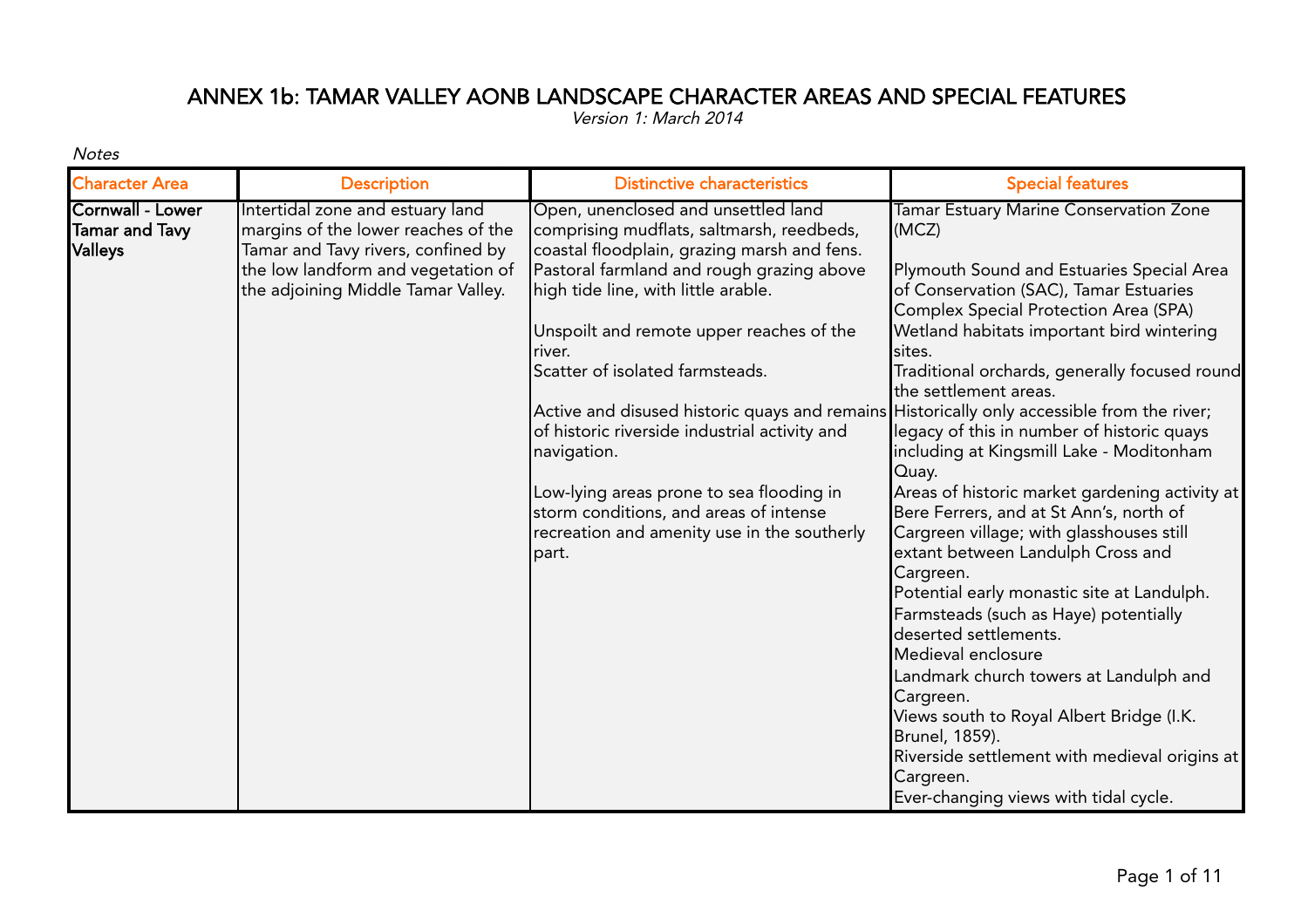| <b>Cornwall - Middle</b> |                                        | Gorge-like river valley with views of Significant views up and down the River         | Tamar Estuary Marine Conservation Zone            |
|--------------------------|----------------------------------------|---------------------------------------------------------------------------------------|---------------------------------------------------|
| <b>Tamar Valley</b>      | the water, gently undulating           | Tamar from several viewpoints.                                                        | (MCZ)                                             |
|                          | farmland, and extensive woodland.      |                                                                                       |                                                   |
|                          | Short tributary valleys barely visible |                                                                                       |                                                   |
|                          | from higher ground; topography         |                                                                                       |                                                   |
|                          | further north more gentle and open.    |                                                                                       |                                                   |
|                          |                                        | Meandering and looping river valley, narrow                                           | Part of and adjacent to Plymouth Sound and        |
|                          |                                        | in parts, with steep sides                                                            | Estuaries Special Area of Conservation<br>(SAC).  |
|                          |                                        | Floodplains on river bends with improved                                              | Mineralogical sites on spoil tips, particularly   |
|                          |                                        | farmland behind earth dykes; outer fringe of                                          | around Devon Great Consols.                       |
|                          |                                        | coastal saltmarsh and reedbeds.                                                       |                                                   |
|                          |                                        | Mixed broadleaved and coniferous woodland Riverside settlements with medieval origins |                                                   |
|                          |                                        | on steep valley sides, with improved                                                  | at Calstock, Gunnislake, Latchley and             |
|                          |                                        | grassland and pasture on lower lying areas,                                           | Luckett, all of which are intrinsically linked to |
|                          |                                        | and pockets of arable or horticultural land on                                        | the river trade and historic crossing points,     |
|                          |                                        | the higher valley edge.                                                               | and developed in response to large-scale          |
|                          |                                        |                                                                                       | mining in the area.                               |
|                          |                                        | Watermeadows, reedbeds and grazing marsh Geology important for mining heritage:       |                                                   |
|                          |                                        | on the unsettled valley floor.                                                        | concentration of tin, copper and arsenic          |
|                          |                                        |                                                                                       | lodes                                             |
|                          |                                        | Historic quays, riverside settlements, and                                            | Extensive areas of former and current             |
|                          |                                        | evidence of 19 <sup>th</sup> -century industry.                                       | (though reducing) market gardening, for           |
|                          |                                        |                                                                                       | example at Bohetherick and St Dominick.           |
|                          |                                        |                                                                                       | Legacy through glasshouses and packing<br>sheds.  |
|                          |                                        | Core of Tamar Valley & Tavistock WHS area                                             | Important crossing points - viaduct at            |
|                          |                                        | with engine houses, chimneys and spoil heaps Calstock and many historic bridges,      |                                                   |
|                          |                                        | prominent in the landscape.                                                           | including New Bridge at Gunnislake and            |
|                          |                                        |                                                                                       | Horsebridge.                                      |
|                          |                                        | Winding narrow sunken lanes and packhorse                                             | Tamar Valley Line provides elevated views         |
|                          |                                        | paths to industrial sites                                                             | from viaduct across the River Tamar.              |
|                          |                                        |                                                                                       | Smallholdings related to mining at                |
|                          |                                        |                                                                                       | Gunnislake.                                       |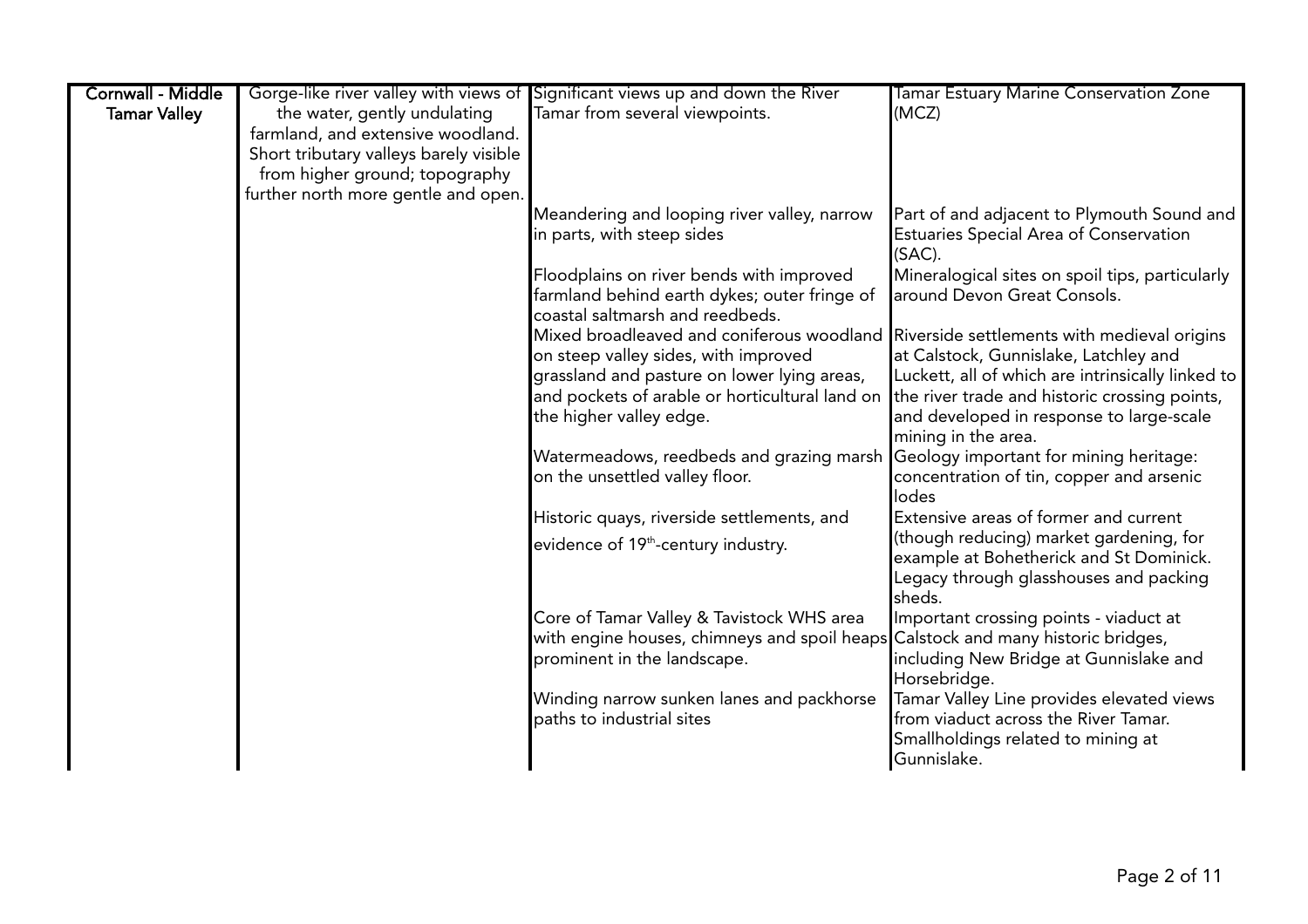|                                                      |                                                                                                                                                                                                                                                           |                                                                                                                                                                                                                                                                      | Woodlands on valley sides relate to changes<br>uses of landscape - including timber,<br>charcoal burning, and replanting of market<br>gardening with coniferous trees<br>SSSI at Greenscombe Wood.<br>Large estates at Cotehele and Pentillie.<br>Medieval farm settlements (e.g. Hampt near<br>Luckett).<br>Mix of field patterns, post medieval, and<br>remnant strip patterns.<br>Smallholdings related to mining at<br>Gunnislake.<br>Prehistoric hillfort at Carmartha at the north<br>of the area.<br>C13 Kerrybullock deer park near Stoke<br>Climsland.<br>Woodlands on valley sides relate to changes<br>uses of landscape - including timber,<br>charcoal burning, and replanting of market<br>gardening with coniferous trees.<br>Extensive mining remains scattered around<br>Calstock, Gunnislake and Luckett.<br>Limekilns and other evidence of riverside<br>industry, particularly between Cotehele and<br>Calstock on the Cornwall bank of the Tamar.<br>Within the WH, and includes a key site at<br>Cotehele. |
|------------------------------------------------------|-----------------------------------------------------------------------------------------------------------------------------------------------------------------------------------------------------------------------------------------------------------|----------------------------------------------------------------------------------------------------------------------------------------------------------------------------------------------------------------------------------------------------------------------|----------------------------------------------------------------------------------------------------------------------------------------------------------------------------------------------------------------------------------------------------------------------------------------------------------------------------------------------------------------------------------------------------------------------------------------------------------------------------------------------------------------------------------------------------------------------------------------------------------------------------------------------------------------------------------------------------------------------------------------------------------------------------------------------------------------------------------------------------------------------------------------------------------------------------------------------------------------------------------------------------------------------------------|
| <b>East Cornwall and</b><br>Tamar Moorland<br>Fringe | Domesticated and enclosed<br>landscape of the western slopes and<br>plateau of the Middle Tamar Valley.<br>The plateau mostly retains its historic<br>some areas. Woodland is restricted<br>to the steepest valley sides and the<br>wetter valley bottom. | Undulating plateau incised by short river<br>valleys, tributaries of the Tamar.<br>hedged landscape, but is exposed in Open, medium-scale mixed farmland of<br>predominantly improved pasture.<br>Steep wooded sides of mixed woodland on<br>ancient woodland sites. | Winding narrow lanes are characteristic<br>within the AONB boundary, in contrast to<br>major roads such as the A390 and A388<br>outside of the boundary.<br>Medieval field patterns contrasting with<br>patches of rough ground and recently<br>enclosed land.<br>A well-preserved medieval landscape<br>focused around medieval churchtowns.                                                                                                                                                                                                                                                                                                                                                                                                                                                                                                                                                                                                                                                                                    |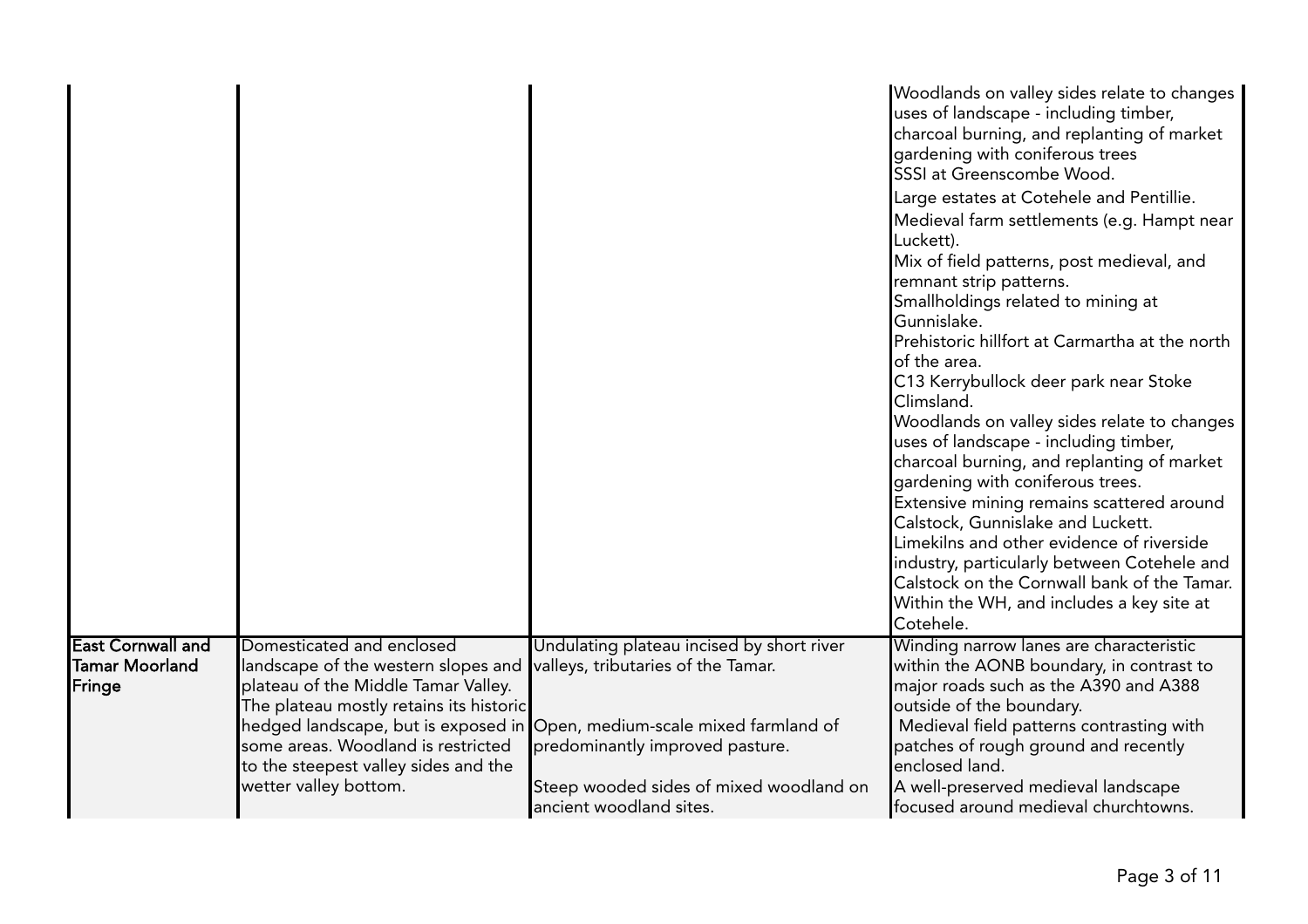|                 |                                                                                                                                                                                                                                        | Different land-uses linked by Cornish hedges<br>mainly defining medieval enclosure, which<br>retains its historic pattern, with patches of<br>rough ground, and areas of more-recently<br>enclosed land, especially on higher ground.<br>Narrow, winding sunken lands overhung with<br>tall, tree-lined hedges linking dispersed farms<br>and hamlets.<br>Mix of historic settlements with characteristic<br>vernacular architecture and use of local<br>materials; some modern infill.<br>The intimacy and tranquillity of rural<br>settlements and river landscapes contrasts<br>with the major towns and roads just outside<br>of the AONB.<br>Strong visual influence of Plymouth in views<br>to the south. | Good examples of vernacular architecture<br>using local materials including shillet, slate<br>and granite.<br>Excellent example of how the Tamar Valley<br>has accommodated landscape change, and<br>how those changes are still evident in the<br>landscape.<br>Remnants of market gardening around St<br>Dominick and Calstock, including glasshouse<br>complexes.<br>Estate landscape at Cotehele.<br>Substantial mining remains around<br>Gunnislake.<br>Tamar Valley Discovery Trail.<br>Important network of species-rich hedges.<br>Within Cornwall and West Devon Mining<br>Heritage WHS. |
|-----------------|----------------------------------------------------------------------------------------------------------------------------------------------------------------------------------------------------------------------------------------|-----------------------------------------------------------------------------------------------------------------------------------------------------------------------------------------------------------------------------------------------------------------------------------------------------------------------------------------------------------------------------------------------------------------------------------------------------------------------------------------------------------------------------------------------------------------------------------------------------------------------------------------------------------------------------------------------------------------|---------------------------------------------------------------------------------------------------------------------------------------------------------------------------------------------------------------------------------------------------------------------------------------------------------------------------------------------------------------------------------------------------------------------------------------------------------------------------------------------------------------------------------------------------------------------------------------------------|
| <b>Kit Hill</b> | A prevailing landmark enhanced by<br>its chimney, visible from Bodmin<br>Moor and a variety of points within<br>the Tamar Valley. Unsettled wildland<br>covered in heathland scrub and<br>bracken with strong archaeological<br>value. | Prominent ridge and summit raising above<br>the river valley.<br>Open lowland heath to the summit and<br>slopes, contrasts with pastoral farmland with<br>planned patterns edged with Cornish hedges<br>to the east.<br>Important archaeological landscape with<br>evidence for activity and mining since<br>prehistory, encapsulated as part of the Tamar<br>Valley & Tavistock WHS area.<br>The summit offers panoramic views across the Site of the Battle of Hingston Down 838 AD,<br>Devon and Cornwall landscape and out to<br>Dartmoor and Plymouth.                                                                                                                                                     | Kit Hill is a key site within the Cornwall and<br>West Devon Mining Heritage WHS.<br>Streamworking and quarrying remains,<br>including an incline plane which carried<br>stone to the East Cornwall Railway (now<br>dismantled, but connected with the existing<br>Tamar Valley line from Gunnislake to<br>Plymouth).<br>Significant archaeology, much of which is<br>undesignated, including barrows and a relict<br>prehistoric field system on the eastern slope.<br>with C18 folly at the summit of Kit Hill as a<br>commemoration.                                                           |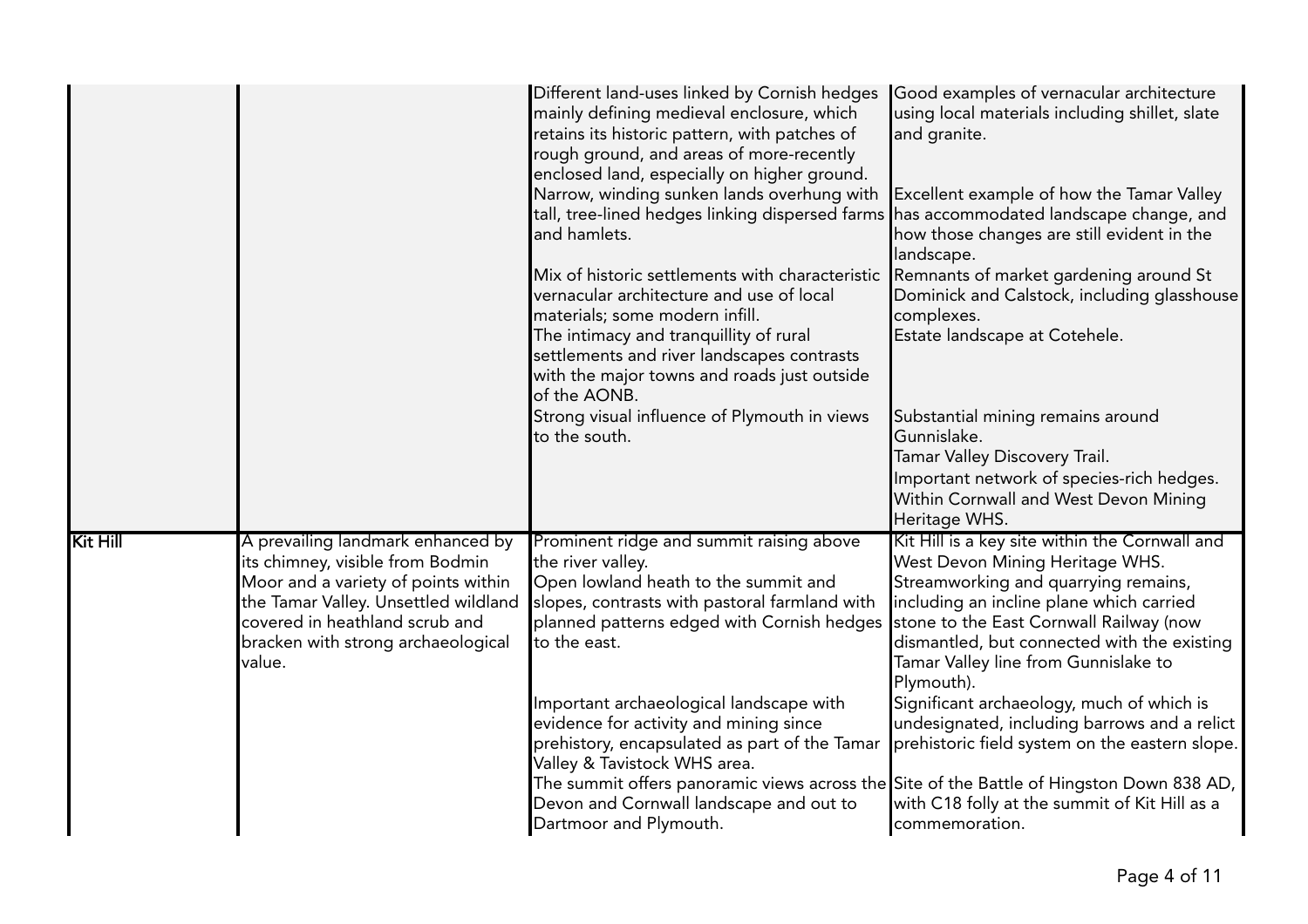|                     |                                                                                                                                                                                                                 | Former industrial areas support important<br>flora and fauna.<br>Some areas on lower ridge spoiled by<br>inappropriate development.                                                                                                                                                                                                                                                                    | Important ore deposits relating to mining<br>heritage.<br>Extensive mining and industrial activity<br>remains.<br>Kit Hill chimney (c.1858) an important<br>landmark feature.<br>Streamworking and quarrying remains,<br>including an incline plane which carried<br>stone to the East Cornwall Railway (now<br>dismantled, but connected with the existing<br>Tamar Valley line from Gunnislake to<br>Plymouth).<br>Neutral grassland SSSI at St Ann's Chapel<br>(Sylvia's Meadow).<br>Kit Hill Country Park.<br>Dairy and beef farming.<br>Working granite quarry at Hingston Down.<br>Field pattern of recently-enclosed fields.<br>Post-medieval farmsteads associated with<br>recently enclosed land; and linear roadside<br>settlements at Chilsworthy and St Ann's<br>Chapel. |
|---------------------|-----------------------------------------------------------------------------------------------------------------------------------------------------------------------------------------------------------------|--------------------------------------------------------------------------------------------------------------------------------------------------------------------------------------------------------------------------------------------------------------------------------------------------------------------------------------------------------------------------------------------------------|--------------------------------------------------------------------------------------------------------------------------------------------------------------------------------------------------------------------------------------------------------------------------------------------------------------------------------------------------------------------------------------------------------------------------------------------------------------------------------------------------------------------------------------------------------------------------------------------------------------------------------------------------------------------------------------------------------------------------------------------------------------------------------------|
| <b>River Lynher</b> | Estuarine landscape encompassing<br>the banks of the lower Tamar<br>estuary. The land combines large-<br>scale farmland and managed<br>parkland. Wooded tributary valleys<br>with farmland in the valley floor. | Mixed farmland; pasture, arable, fruit and<br>flower growing.<br>Extensive, complex river system of winding<br>inlets, intertidal zones and mudflats, large<br>areas of coastal saltmarsh, wetlands, and a<br>saline lagoon.<br>Wooded parkland and designed landscapes,<br>and estate land including deer parks.<br>Upper river valleys narrow and steep sided,<br>with mix of farmland and woodland. | Tamar Estuary Marine Conservation Zone<br>(MCZ)<br>Part of and adjacent to Plymouth Sound and<br>Estuaries Special Area of Conservation<br>(SAC); Tamar Estuaries Special Area of<br>Conservation (SPA); Lynher Estuary SSSI.<br>Estate land and designed landscapes at<br>Antony and Port Elliot, for both of which<br>Humphrey Repton advised on landscaping.<br>Important bird habitat.                                                                                                                                                                                                                                                                                                                                                                                           |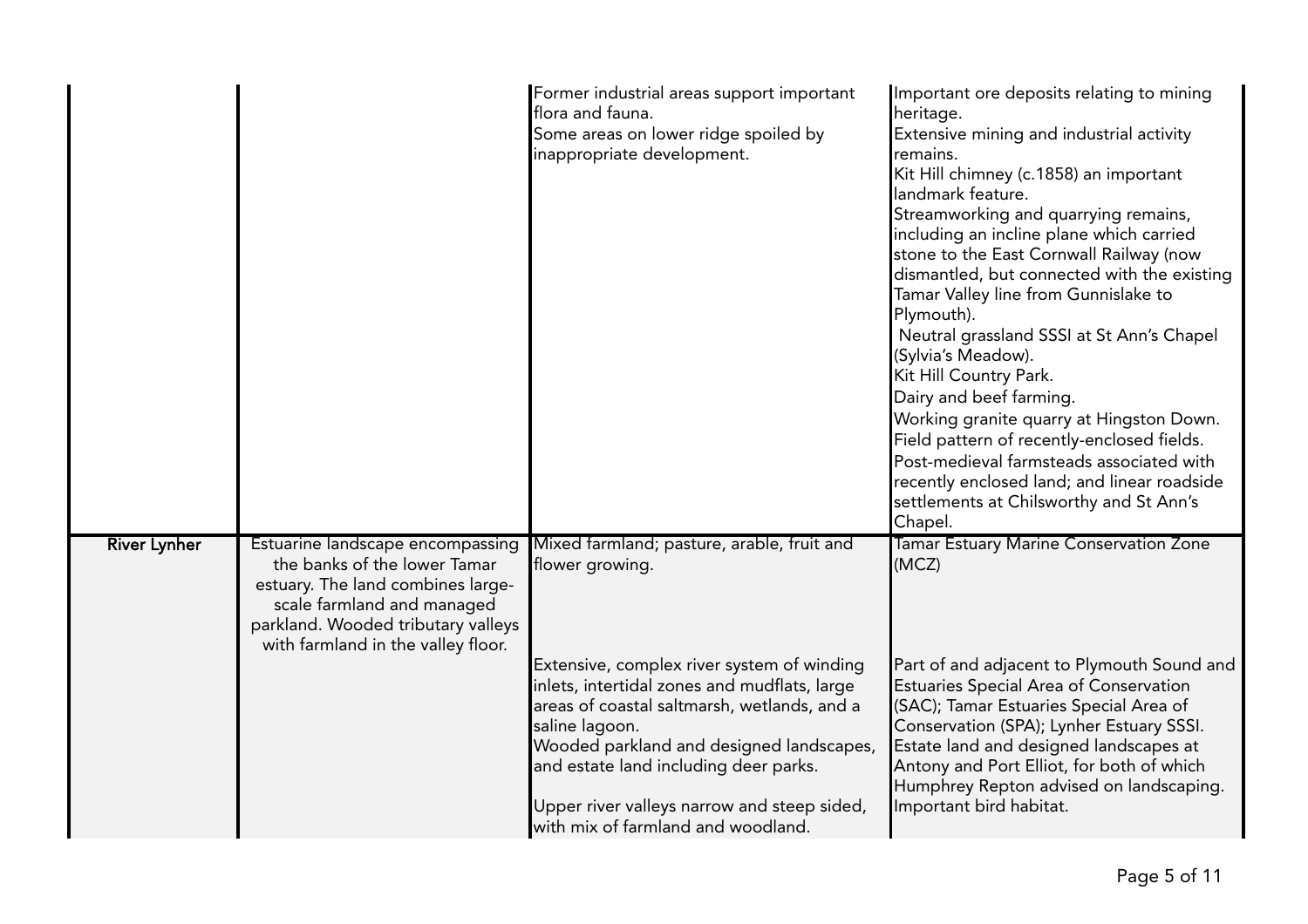|  | Torpoint, Plymouth and Saltash are visually<br>prominent.<br>Narrow enclosing winding lanes lined by<br>Cornish hedges topped with mature trees.<br>Main settlement at St Germans significant<br>through its historic and continuing<br>development. | Significant tidal estuary with saltmarsh and<br>mudflats around the Lynher.<br>Important network of hedges and mature<br>trees, linking semi-natural habitats.<br>Mixed woodland, including ancient<br>woodland, in valleys. |
|--|------------------------------------------------------------------------------------------------------------------------------------------------------------------------------------------------------------------------------------------------------|------------------------------------------------------------------------------------------------------------------------------------------------------------------------------------------------------------------------------|
|  |                                                                                                                                                                                                                                                      | Historic quays and riverside industry; for<br>example at Wacker Quay, which is also an<br>important river access point.                                                                                                      |
|  |                                                                                                                                                                                                                                                      | Amenity value of river access.                                                                                                                                                                                               |
|  |                                                                                                                                                                                                                                                      | Military archaeology including a decoy<br>airfield at Erth Hill.                                                                                                                                                             |
|  |                                                                                                                                                                                                                                                      | Medieval enclosed land with sinuous<br>boundaries.                                                                                                                                                                           |
|  |                                                                                                                                                                                                                                                      | Clustered villages, small farms and hamlets.                                                                                                                                                                                 |
|  |                                                                                                                                                                                                                                                      | Many small farms may be remnants of                                                                                                                                                                                          |
|  |                                                                                                                                                                                                                                                      | medieval settlements, such as Stoketon                                                                                                                                                                                       |
|  |                                                                                                                                                                                                                                                      | Manor. Many settlements have grown up                                                                                                                                                                                        |
|  |                                                                                                                                                                                                                                                      | around the heads of creeks, and the phases                                                                                                                                                                                   |
|  |                                                                                                                                                                                                                                                      | of development are visible.                                                                                                                                                                                                  |
|  |                                                                                                                                                                                                                                                      | Obvious vernacular style using local stone                                                                                                                                                                                   |
|  |                                                                                                                                                                                                                                                      | with decorative brick detailing and                                                                                                                                                                                          |
|  |                                                                                                                                                                                                                                                      | dressings.<br>Steep winding lanes lined with mature trees                                                                                                                                                                    |
|  |                                                                                                                                                                                                                                                      | and dense hedges.                                                                                                                                                                                                            |
|  |                                                                                                                                                                                                                                                      | Important historic structures and sites,                                                                                                                                                                                     |
|  |                                                                                                                                                                                                                                                      | including St Germans Church and remains of                                                                                                                                                                                   |
|  |                                                                                                                                                                                                                                                      | the priory; Port Eliot House and Antony                                                                                                                                                                                      |
|  |                                                                                                                                                                                                                                                      | House; Ince Castle; Scraesdon Fort; Burrell<br>House; Notter Viaduct and St Germans                                                                                                                                          |
|  |                                                                                                                                                                                                                                                      | Viaduct.                                                                                                                                                                                                                     |
|  |                                                                                                                                                                                                                                                      | Wrecks in the estuary, including the George                                                                                                                                                                                  |
|  |                                                                                                                                                                                                                                                      | Murray at Forder Lake.                                                                                                                                                                                                       |
|  |                                                                                                                                                                                                                                                      | Mount Edgcumbe estate important in views                                                                                                                                                                                     |
|  |                                                                                                                                                                                                                                                      | to the south west.                                                                                                                                                                                                           |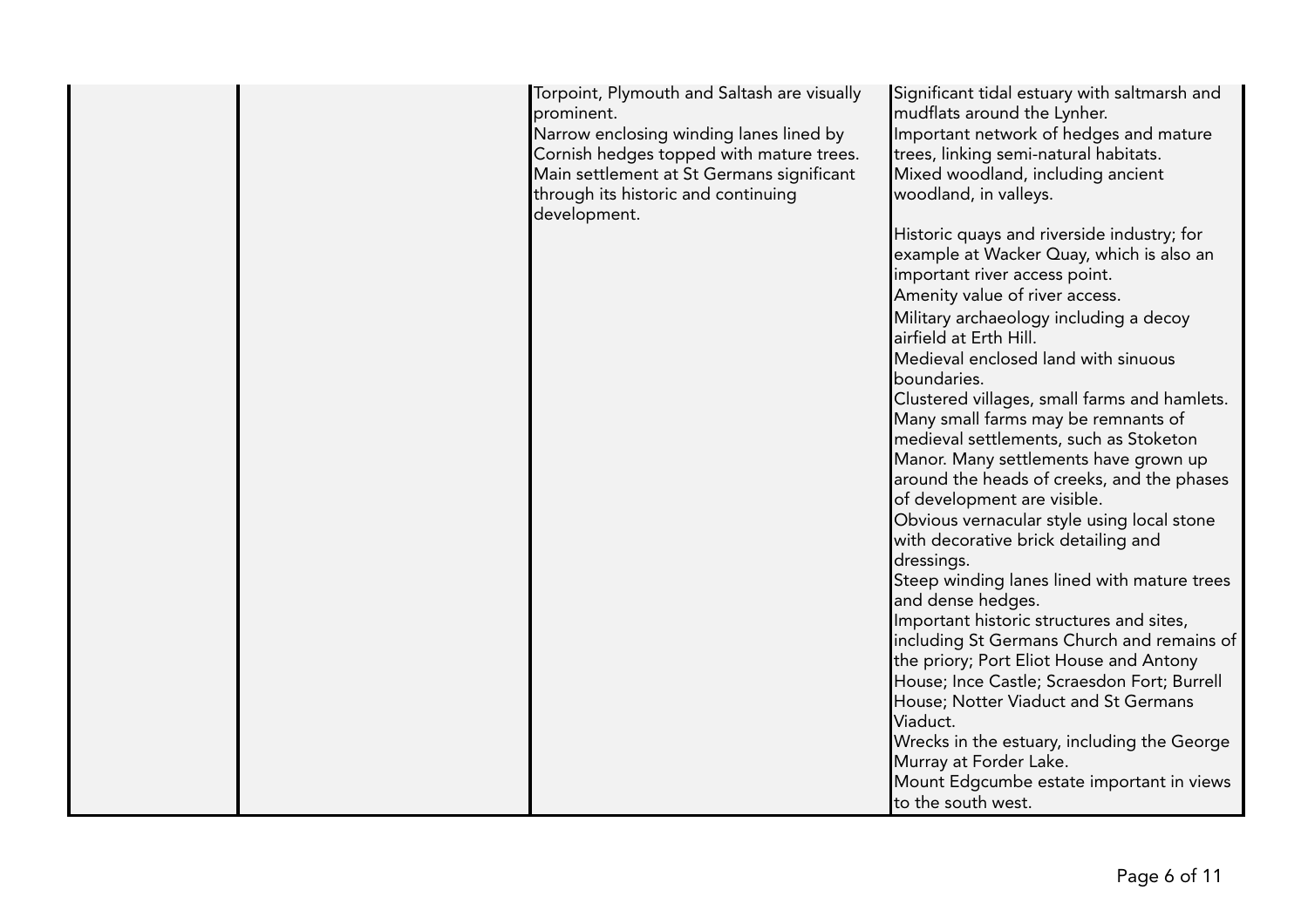| <b>SE Cornwall Plateau</b> | An extensive sloping plateau of       | Open, gently rolling plateau landscape                                                    | Important network of hedges linking semi-   |
|----------------------------|---------------------------------------|-------------------------------------------------------------------------------------------|---------------------------------------------|
|                            | working pastoral landscape            | patterned with Cornish hedges.                                                            | natural habitats.                           |
|                            | intersected by river valleys.         | Mixed, improved pasture with some arable.                                                 | Ancient pastoral farmland with scattered    |
|                            | Vegetation is limited to Cornish      |                                                                                           | trees.                                      |
|                            | hedges around isolated farmsteads     | Gently sloping and undulating stream valleys; Sinuous boundaries to fields, with medieval |                                             |
|                            | and dispersed settlement, with little | small patches of woodland in low-lying areas                                              | enclosed land, and Cornish hedges.          |
|                            | woodland.                             |                                                                                           | The hamlet of St Erney contains several     |
|                            |                                       |                                                                                           | listed buildings, including the C13 church. |
| <b>Upper Tamar</b>         | Gently rolling hills and open valley  | Gently rolling, inland hills and sheltered valley Earthwork at Castlepark Hill.           |                                             |
|                            | landscape defined by the upper        | landscape.                                                                                |                                             |
|                            | reaches of the River Tamar and its    | Distinctive floodplains are distinctive with                                              | Important network of hedges linking semi-   |
|                            | tributaries. A settled, inland        | their strong tree cover, open-grown mature                                                | natural habitats.                           |
|                            | landscape with medium-sized fields    | oaks and valley floor pasture.                                                            |                                             |
|                            | of improved pasture, bounded by       | Prominent broadleaved, mixed or coniferous                                                | Mixed woodland along river valleys,         |
|                            | Cornish hedges and mature trees.      | woodland to the east on the valley sides.                                                 | including ancient woodland, a significant   |
|                            |                                       |                                                                                           | component of the character in this area.    |
|                            |                                       | Small areas of Culm grassland along river                                                 | C15 Greystone Bridge.                       |
|                            |                                       | valleys.                                                                                  |                                             |
|                            |                                       | Medium-sized fields of improved grassland                                                 | Mature, stable and unchanged landscape.     |
|                            |                                       | with some arable land.                                                                    |                                             |
|                            |                                       | Stone bridges are significant landscape                                                   |                                             |
|                            |                                       | features.                                                                                 |                                             |
|                            |                                       | Slate gives a dark appearance to river bed.                                               |                                             |
| Devon - Lower              | Intertidal zone and estuary land      | Open, unenclosed landscape comprising                                                     | Tamar Estuary Marine Conservation Zone      |
| Tamar and Tavy             | margins of the lower reaches of the   | mudflats, saltmarsh, reedbeds, coastal                                                    | (MCZ)                                       |
| Valleys                    | Tamar and Tavy rivers. An open flat   | floodplain, grazing marsh and unenclosed                                                  |                                             |
|                            | area of mudflats enclosed by low      | fens.                                                                                     |                                             |
|                            | landform and vegetation.              | Small-scale pastoral farmland and rough                                                   | Part of Plymouth Sound and Estuaries        |
|                            |                                       | grazing above floodplain, with little arable.                                             | Special Area of Conservation (SAC); part of |
|                            |                                       |                                                                                           | Tamar Estuaries Complex Special Protection  |
|                            |                                       |                                                                                           | Area (SPA); Tamar-Tavy Estuary SSSI.        |
|                            |                                       | Sparse highway network.                                                                   | Juxtaposition of estuarine and built        |
|                            |                                       |                                                                                           | elements.                                   |
|                            |                                       | Scatter of small, isolated farmsteads.                                                    | Internationally important bird habitat and  |
|                            |                                       |                                                                                           | rare estuarine species support.             |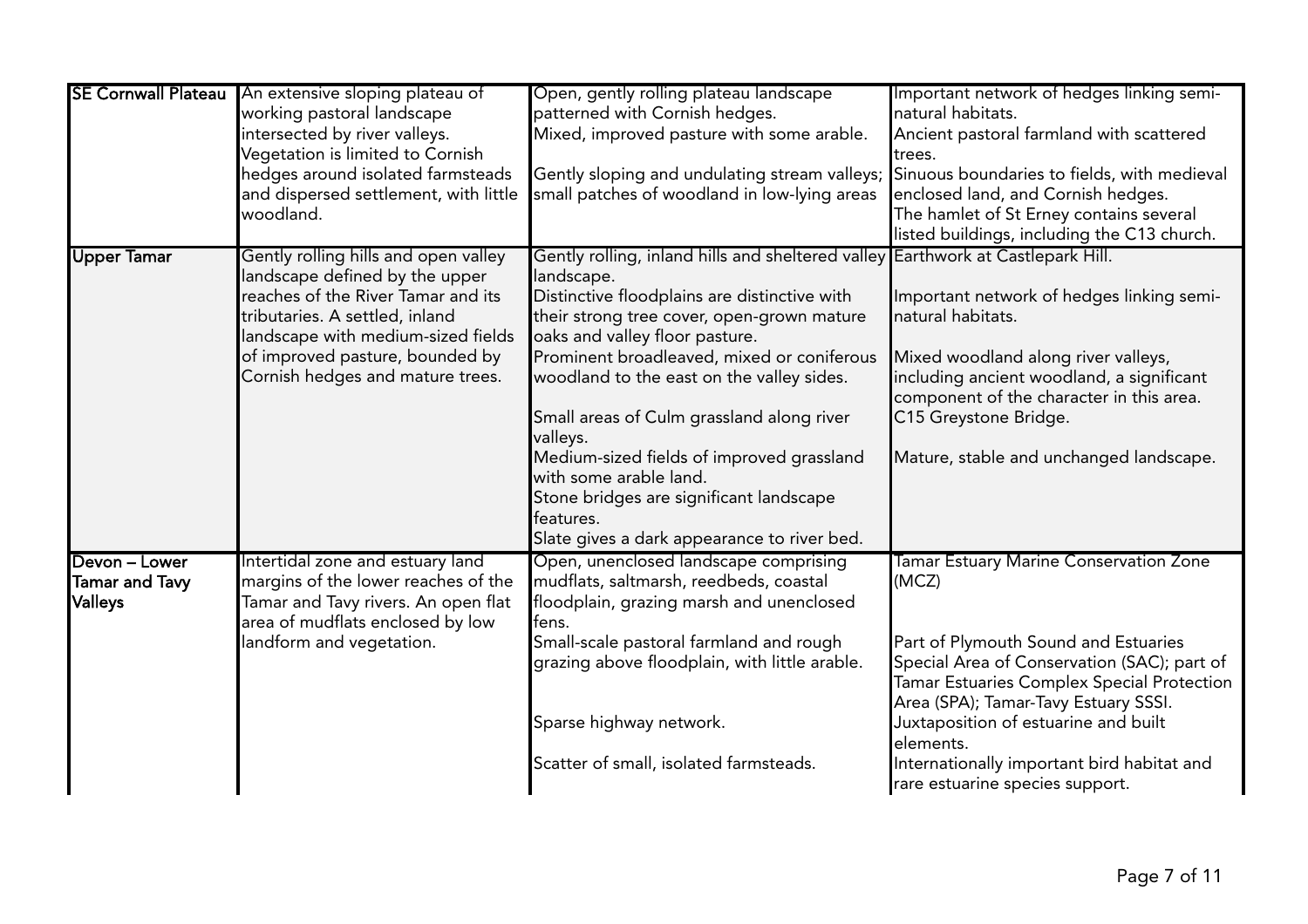|                                       |                                                                                                                                                 | Active and disused historic quays and remains County Geological Site on the east bank of<br>of historic riverside industrial activity and<br>navigation.<br>Extensive river views across a beautiful,<br>unspoiled and remote area.<br>Low-lying areas prone to sea flooding in<br>storm conditions, and areas of intense<br>recreation and amenity use in the southerly<br>part. | the Tamar associated with mining history.<br>Local Nature Reserve at Warleigh Wood.<br>Tamar Valley Discovery Trail.<br>Tamar Valley Line provides elevated views<br>from viaduct across the estuary.<br>Blocks of valley-side oak and birch woodland<br>on southern bank of the Tavy, with an<br>important line of hedgerow trees, including<br>fruit trees, a legacy of the former soft fruit<br>industry.<br>Post-medieval reclaimed land at Warleigh<br>Marsh.<br>Stone quays and other evidence of industry<br>at Weir Quay and Bere Ferrers. |
|---------------------------------------|-------------------------------------------------------------------------------------------------------------------------------------------------|-----------------------------------------------------------------------------------------------------------------------------------------------------------------------------------------------------------------------------------------------------------------------------------------------------------------------------------------------------------------------------------|----------------------------------------------------------------------------------------------------------------------------------------------------------------------------------------------------------------------------------------------------------------------------------------------------------------------------------------------------------------------------------------------------------------------------------------------------------------------------------------------------------------------------------------------------|
|                                       |                                                                                                                                                 |                                                                                                                                                                                                                                                                                                                                                                                   | Historic church at Bere Ferrers, and country<br>houses at Maristow and Warleigh with<br>extensive grounds.<br>Sparse settlement with Bere Ferrers and<br>Weir Quay on the Devon bank the two main<br>settlements.<br>Long spectacular, watery views to the south,<br>towards the Royal Albert Bridge and Tamar<br>Suspension Bridge.<br>Patterns of light and water, sounds and<br>smells at the waterside.                                                                                                                                        |
| Devon - Middle<br><b>Tamar Valley</b> | Sinuous and meandering middle<br>reaches of the Tamar. A gorge-like<br>river valley with views of the water,<br>gently undulating farmland, and | Meandering and looping river valley, narrow<br>in parts, with steep sides.<br>Significant views up and down the River<br>Tamar from several viewpoints.                                                                                                                                                                                                                           | Tamar Estuary Marine Conservation Zone<br>(MCZ).<br>Tamar-Tavy Estuary SSS; Lockridge Mine<br>SSSI; Devon Great Consols SSSI.                                                                                                                                                                                                                                                                                                                                                                                                                      |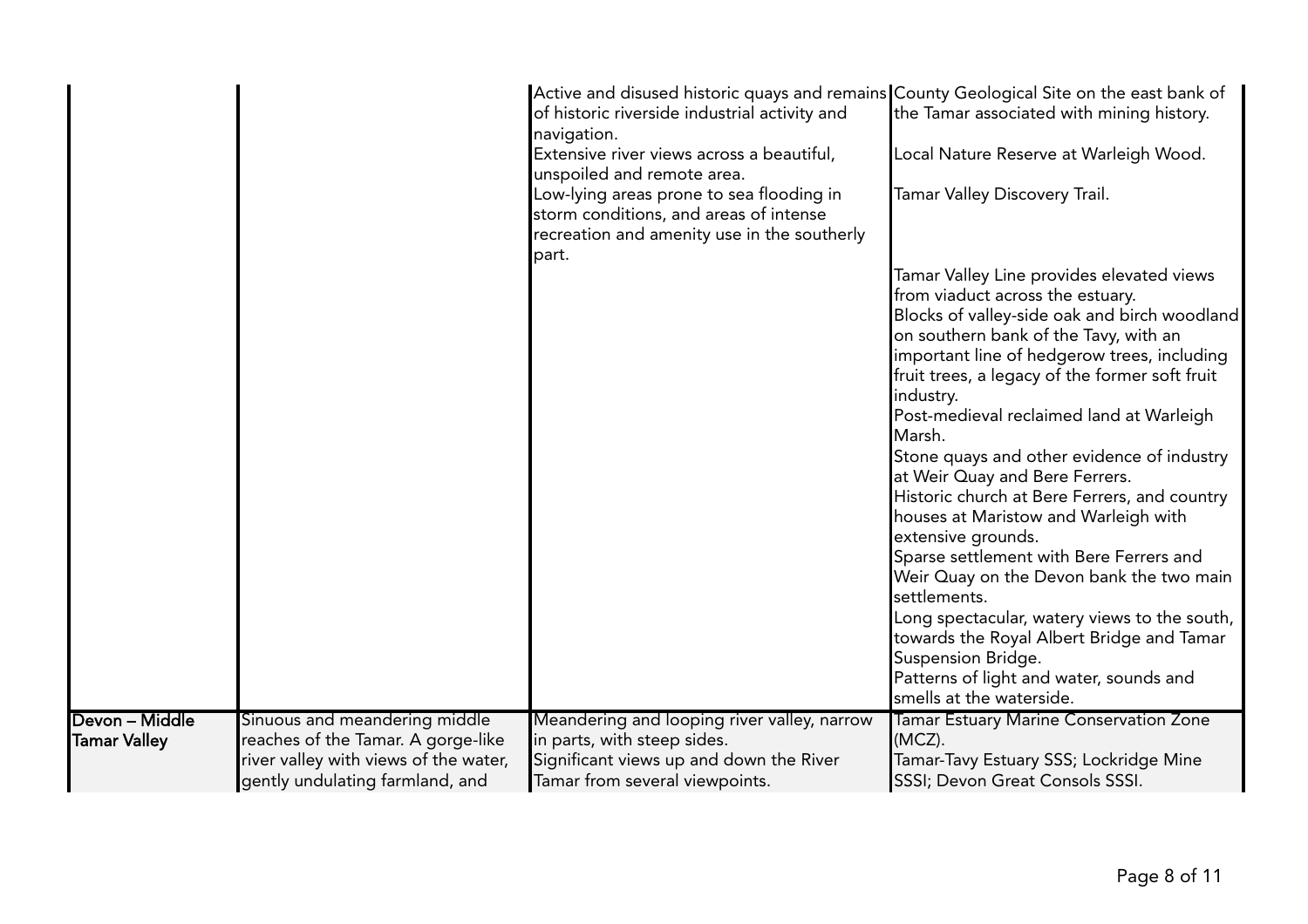| tributary valleys barely visible from<br>higher ground. Topography further<br>north more gentle and open. | extensive woodland. Intimate, short Historic quays, riverside settlements, and<br>evidence of 19th-century industry.<br>Floodplains on river bends with improved<br>farmland behind earth dykes; outer fringe of<br>coastal saltmarsh and reedbeds.<br>Extensive ancient and mixed broadleaved and Within the WHS: Morwellham important with<br>coniferous woodland on steep valley sides,<br>with improved grassland and pasture on<br>lower lying areas, and pockets of arable or<br>horticultural land on the higher valley edge. | Part of Plymouth Sound and Estuaries<br>Special Area of Conservation (SAC); part of<br>Tamar Estuaries Complex Special Protection<br>Area (SPA).<br>Tidal qualities of the southern stretch that<br>flows in a winding course of incised<br>meanders.<br>its links to Tavistock and the Dukes of<br>Bedford, as are the former areas of Bedford<br>estate to the north of the area.                                                                                                                                                                                                                                                                                                                                                                                                                                                                                                     |
|-----------------------------------------------------------------------------------------------------------|--------------------------------------------------------------------------------------------------------------------------------------------------------------------------------------------------------------------------------------------------------------------------------------------------------------------------------------------------------------------------------------------------------------------------------------------------------------------------------------------------------------------------------------|-----------------------------------------------------------------------------------------------------------------------------------------------------------------------------------------------------------------------------------------------------------------------------------------------------------------------------------------------------------------------------------------------------------------------------------------------------------------------------------------------------------------------------------------------------------------------------------------------------------------------------------------------------------------------------------------------------------------------------------------------------------------------------------------------------------------------------------------------------------------------------------------|
|                                                                                                           | Watermeadows, reedbeds and grazing marsh Steep mixed-wooded valley sides with<br>on the unsettled valley floor.<br>Core of Tamar Valley & Tavistock WHS area<br>with engine houses, chimneys and spoil heaps evident particularly on the Bere Peninsula<br>prominent in the landscape.<br>Winding narrow sunken lanes and packhorse<br>paths to industrial sites                                                                                                                                                                     | features such as Chimney Rock where the<br>granite has been exposed.<br>Tradition of orchards and market gardening<br>and around Sydenham Damerel.<br>The landscape at Endsleigh is associated<br>with Humphry Repton; the house itself was<br>designed by Wyattville in the early C19.<br>County Geological Site on the east bank of<br>the Tamar associated with historic mining.<br>Internationally important bird habitat and<br>rare estuarine species support.<br>Variety of field boundaries, but many contain<br>remnants of the market gardening industry<br>(such as daffodils) and soft fruit trees,<br>especially on the Bere Peninsula.<br>Numerous features associated with mining<br>and industry, particularly the complexes at<br>Devon Great Consols and Gawton. Chimneys<br>associated with those sites, as they emerge<br>from woodlands, are a particular feature. |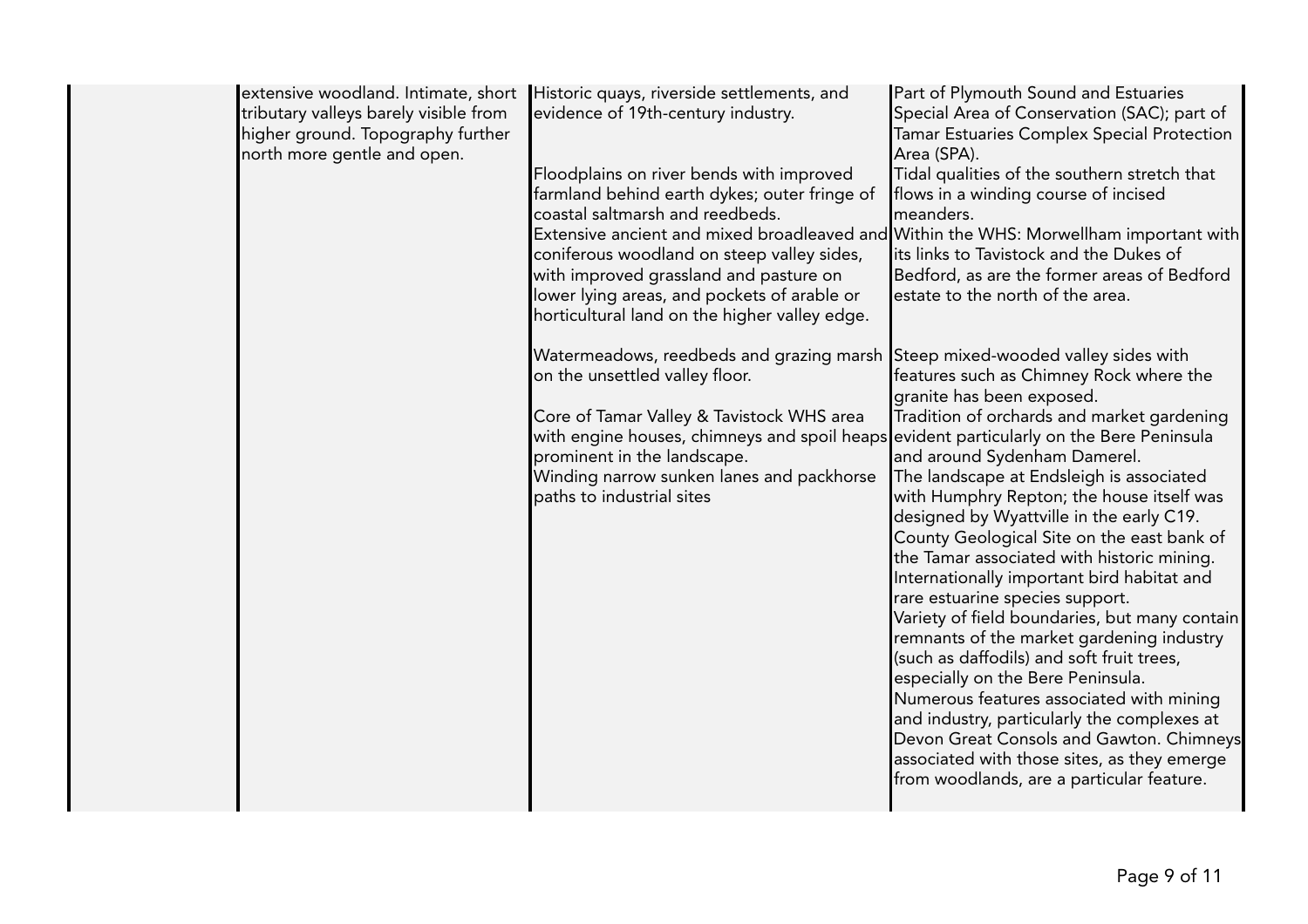|                           |                                                                            |                                                                                                                | Significant river crossings and medieval<br>bridges at Greystone, Horsebridge and<br>Newbridge.<br>County Wildlife Sites on the valley side, floor<br>and wetlands.<br>Settlement generally focused on the river<br>and the influence of its historic trade.<br>Houses show a combination of stone, slate-<br>hanging and pastel-coloured render or paint.<br>Morwellham Quay nationally significant, and<br>a tourist attraction.<br>Hillfort earthworks at Dunterue Wood and<br>Castle Head near Dunterton.<br>Conservation Areas at Bere Ferrers, Bere<br>Alston and Weir Quay.<br>Strong artistic connections - J.M.W. Turner<br>painting 'Crossing the Brook' (1815).<br>Tamar Valley Line provides access from<br>Plymouth along a scenic route.<br>Tamar Valley Discovery Trail and Tamar Trails.<br>Enclosed and sunken paths and lanes.<br>Bere Peninsula has a particular feeling of<br>remoteness and an unchanged landscape<br>due to the restricted road communications.<br>Tranquillity and dark skies in the upper<br>reaches away from Plymouth. |
|---------------------------|----------------------------------------------------------------------------|----------------------------------------------------------------------------------------------------------------|------------------------------------------------------------------------------------------------------------------------------------------------------------------------------------------------------------------------------------------------------------------------------------------------------------------------------------------------------------------------------------------------------------------------------------------------------------------------------------------------------------------------------------------------------------------------------------------------------------------------------------------------------------------------------------------------------------------------------------------------------------------------------------------------------------------------------------------------------------------------------------------------------------------------------------------------------------------------------------------------------------------------------------------------------------------|
| <b>Middle Tavy Valley</b> | Open rolling and sloping pastoral                                          | Open rolling uplands contrast with steep                                                                       | Lockridge Mine SSSI; Grenofen Wood and                                                                                                                                                                                                                                                                                                                                                                                                                                                                                                                                                                                                                                                                                                                                                                                                                                                                                                                                                                                                                           |
|                           | uplands surrounding the mixed-                                             | wooded valley sides and again with moorland West Down SSSI;                                                    |                                                                                                                                                                                                                                                                                                                                                                                                                                                                                                                                                                                                                                                                                                                                                                                                                                                                                                                                                                                                                                                                  |
|                           | wooded middle section of the River<br>Tavy valley. Moorland-edge character | character to the east.<br>Meandering flat and confined river valley near County Wildlife Sites in woodland and |                                                                                                                                                                                                                                                                                                                                                                                                                                                                                                                                                                                                                                                                                                                                                                                                                                                                                                                                                                                                                                                                  |
|                           | to the east at the boundary with                                           | Tavistock, screened by riparian trees.                                                                         | unimproved grassland.                                                                                                                                                                                                                                                                                                                                                                                                                                                                                                                                                                                                                                                                                                                                                                                                                                                                                                                                                                                                                                            |
|                           | Dartmoor. The Tavy Valley is                                               | Pastoral, unimproved cultivation, some arable Local Nature Reserve at Lopwell Dam.                             |                                                                                                                                                                                                                                                                                                                                                                                                                                                                                                                                                                                                                                                                                                                                                                                                                                                                                                                                                                                                                                                                  |
|                           | separated from the Tamar by a                                              | and some parkland estates and                                                                                  |                                                                                                                                                                                                                                                                                                                                                                                                                                                                                                                                                                                                                                                                                                                                                                                                                                                                                                                                                                                                                                                                  |
|                           | narrow high plateau.                                                       | watermeadows.                                                                                                  |                                                                                                                                                                                                                                                                                                                                                                                                                                                                                                                                                                                                                                                                                                                                                                                                                                                                                                                                                                                                                                                                  |